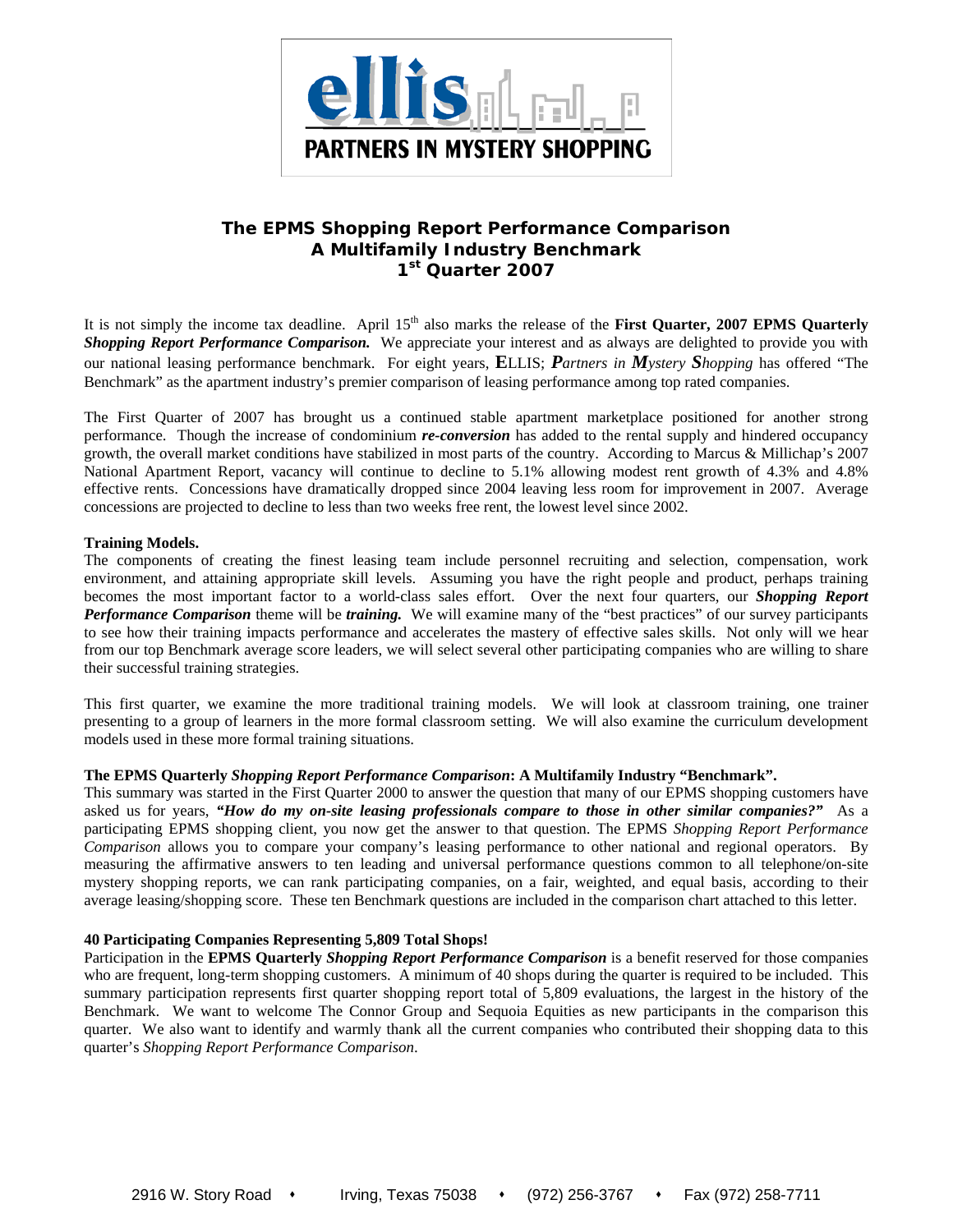| Amli Residential                 | Drucker & Falk, LLC                | Milestone Management                |
|----------------------------------|------------------------------------|-------------------------------------|
| <b>Archstone Communities</b>     | $E \& S$ Ring Corporation          | Orion Real Estate Services, Inc.    |
| AvalonBay Communities, Inc.      | <b>Equity Residential</b>          | <b>Pinnacle Realty Management</b>   |
| BH Management Services, Inc.     | Fairfield Residential              | Post Properties                     |
| Bozzuto & Associates             | Fogelman Management Group          | Prometheus Real Estate Group        |
| <b>BRE</b> Properties            | <b>Gables Residential Services</b> | <b>RAM Partners, LLC</b>            |
| Capreit                          | Greystar Management                | Sequoia Equities                    |
| <b>Capstone Real Estate</b>      | JPI                                | <b>Simpson Property Group</b>       |
| <b>Carmel Partners</b>           | <b>Legacy Partners</b>             | Tarragon Management, Inc.           |
| <b>Colonial Properties Trust</b> | <b>Lincoln Property Company</b>    | United Dominion Realty Trust (UDRT) |
| Concord Management               | Lynd Company, The                  | <b>Village Green Companies</b>      |
| The Connor Group                 | <b>Lyon Apartment Communities</b>  | <b>Waterton Residential</b>         |
| CTL Management, Inc.             | Metric Property Management         | Weidner Investment Group            |
| <b>CWS</b> Apartment Homes       |                                    |                                     |

# **First Quarter 2007 Hits 86.33% with 5,809 Shops - A Record High Average Score and Participation!**

This quarter's participating companies have achieved an average Benchmark score of **86.33%**, representing the highest alltime *Shopping Report Performance Comparison* average for a First Quarter. It is also the third highest average in the 29 quarter, 7-plus years history of this industry measurement of sales skills. With a total participation of 40 companies representing **5,809 shopping reports**, this is the most reports included in not only the first quarter but in any quarter! With each record-breaking quarter, we wonder if that average can possibly be surpassed again. Yet, our Benchmark companies are organizations who dedicate themselves to excellence; including excellence in leasing. The numbers seem to continue to drift upward. It will be interesting to see if an improved marketplace will cool that quarterly improvement. Our near-proven theory is that the better the leasing environment, the weaker the overall on-site leasing effort. For a detailed discussion of this dilemma and our recommendations for enhancing leasing performance in the busier spring and summer quarters, see the previous, 2006, Third Quarter Benchmark letter, page 3. http://www.epmsonline.com/benchmark/benchmark3Q06.pdf

| $1st$ Quarter                |                        | <b>Company Score - Average Ranges</b> |       |                    |  |
|------------------------------|------------------------|---------------------------------------|-------|--------------------|--|
|                              | <b>Overall Average</b> | <b>High</b>                           | Low   | <b>Total Shops</b> |  |
| 1 <sup>st</sup> Quarter 2007 | 86.3%                  | 94.9%                                 | 70.8% | 5,809              |  |
| $1st$ Quarter 2006           | 85.7%                  | 95.2%                                 | 66.9% | 4.475              |  |
| $1st$ Quarter 2005           | 85.7%                  | 94.1%                                 | 70.0% | 4,540              |  |
| $1st$ Quarter 2004           | 85.5%                  | 93.8%                                 | 78.1% | 4,064              |  |
| Quarter 2003                 | 85.7%                  | 91.6%                                 | 76.6% | 3,147              |  |
| $1st$ Quarter 2002           | 83.6%                  | 88.8%                                 | 71.8% | 2,323              |  |
| 1 <sup>st</sup> Quarter 2001 | 82.1%                  | 88.8%                                 | 66.3% | 1,893              |  |
| Quarter 2000                 | 78.7%                  | 85.9%                                 | 64.3% | 1.267              |  |

# **Quarterly Trending Consistent.**

As we have observed in previous Benchmark letters, the first and fourth quarters are usually the strongest in terms of leasing performance as measured by shopping scores and our Benchmark average. This quarter's record average continues to point to this reality. Quarterly trends continue to be consistent with higher scores in the first and fourth quarters, fall and winter, and lower overall shopping scores during the height of the leasing season in the spring and summer quarters, the second and third. We have speculated for years that this up tick in leasing performance in the fall and winter is the result of hungrier leasing professionals trying harder in response to less rental prospects and pressure from management due to lower income and occupancy. What about YOUR company's average leasing scores by quarter? We invite you to use our shopping report management tools to chart your own quarterly Benchmark averages to see if there is a similar trend. www.epmsonline.com.

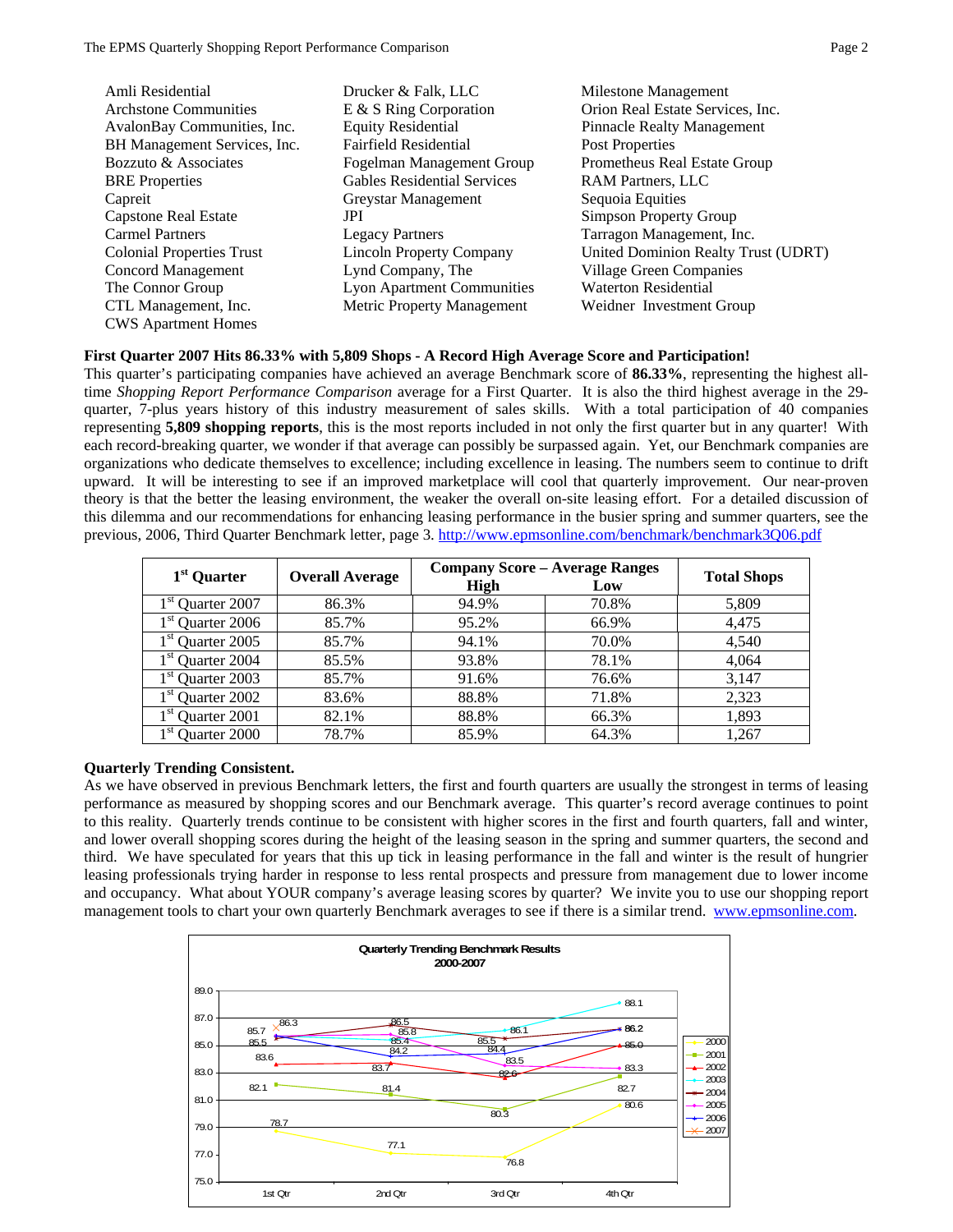# **Gables Residential Services Repeats Top Position! Benchmark Average of 94.91% is fourth Highest Individual Company Score in the History of the Comparison!**

Last quarter, Atlanta-based **Gables Residential Services** established the highest all time average on the Quarterly *Shopping Report Performance Comparison* at 95.71%. Coming in first this quarter with an average shopping score of 94.91% on 279 total reports, this amazing group of leasing phenomena earned the **fifth highest** average in the history of this comparison. Despite adding a significant number of new communities in 2006 with the merging of the ING/Clarion portfolio, Gables Residential Services maintained an exceptional leasing presence. **Jana Muma**, Gables Residential Vice President of Training, gives full credit to her team members, including the Gables trainers who helped with the near overwhelming transition and growth the company experienced the past 18 months.

*"All Gables Residential associates deserve praise for achieving top placement on the Ellis Benchmark for the second quarter in a row. I would like to especially recognize our trainers and mentors who have helped prepare our new associates to be at a level that keeps us on top. Their encouragement and advice to the new team members has allowed us to maintain these high performance standards."*

**CWS Apartment Homes** at 93.57% was second this quarter, just about a point behind. Coming in just a hair behind at the third position was, Atlanta-based **AMLI Residential** at 93.35%. Note that all three of our top tier companies this quarter are long-time participants in the **EPMS Quarterly** *Shopping Report Performance Comparison.* These companies are committed to leasing excellence and realize that high shopping scores reflect outstanding on-site leasing. They have training programs in place that comprehensively address leasing and create a culture that communicates to all associates, "We believe superior sales skills are important and you better model those skills in every leasing presentation."

# **Look at the next Three Benchmark Positions! Fourth, Fifth, and Sixth Places!**

With so many outstanding apartment operators participating in our **Quarterly** *Shopping Report Performance Comparison*, it seems that we cannot recognize enough individual companies by keeping this letter to noting only the top three performers. Therefore, we have expanded our recognized Benchmark top rankings by three and will include the company that places fourth, fifth, and sixth highest in our shopping report average score comparison. This quarter, please acknowledge perennial Benchmark top performer, Dallas-based **Lincoln Property Company** at 92.75%, **AvalonBay Communities, Inc.** with an outstanding fifth place ranking of 92.71%, and **Tarragon Management, Inc.** at a very close sixth place finish of 92.31%.

# **TRAINING TO LEASE! Training Models that Produce Leasing Excellence.**

This quarter we begin our series on **Training to Lease**, best practices for training and equipping the sales people to be top performers. We will be drawing from the deep reservoir of experience, knowledge, and natural raw talent found in our many shopping clients and benchmark contributors. Thanks in advance to those who are so freely and openly sharing their successes with all the readers of the **EPMS Quarterly** *Shopping Report Performance Comparison.* One of those great examples of successful "Training for Leasing" is **Carol Gardner,** Senior Vice President, Education, with **AMLI Residential.** AMLI uses classroom training with a twist. Learners are required to complete pre-class assignments that cover the course topic basics. "Pre-class assignments range from reading articles or reviewing company policies to completing an activity that requires research to better understand the marketplace or comparables," says Gardner. "With this preparation before the actual class, we can start with more advanced material and have time for some practical application of the concepts such as role playing or group exercises."

**Pattie Woods,** Vice President of Training and Development at Memphis-based **Fogelman Management Group** uses the classroom model for teaching the company's two core curriculum courses on Beginners Leasing and Customer Service. Tagged as BYE Leasing and BYE Customer Service, these classroom presentations present material to instill a **B**eyond **Y**our **E**xpectation mindset. Her company takes advantage of any meeting location offering a good learning environment such as a private clubroom, apartment association meeting room, or hotel. Woods tells us, "While we use the classroom model, we strive to make it personal and intimate. Groups over 30 are typically divided into two so there is a better teacher/student ratio." With 51 properties in 10 states, advanced training is often delivered online or through training mentors who are more cost effective than the employee travel costs sometimes related to the classroom model.

**"LPC** energizes its classroom training with training directors who all have extensive on-site experience" says **Jennifer Staciokas,** Vice President, Marketing and Training. This is supplemented with online and hands-on instruction, but the core courses are usually classroom oriented. "Our training continues through the different stages of the employee's career building on previous skills taught when initially hired," adds Staciokas. **CWS Apartment Homes** recently reorganized their training department with the launching of their CODE – Center of Development and Education according to **Shellie McDaniel**, CWS's Director of Training. "All classroom training will be *customer centered* and *results oriented.* Curriculum will focus on service skills that result in a better bottom line for the communities. The training department has been decentralized and new regional training directors have been hired to teach role-specific curriculum in both the classroom and one-on-one setting," according to McDaniel.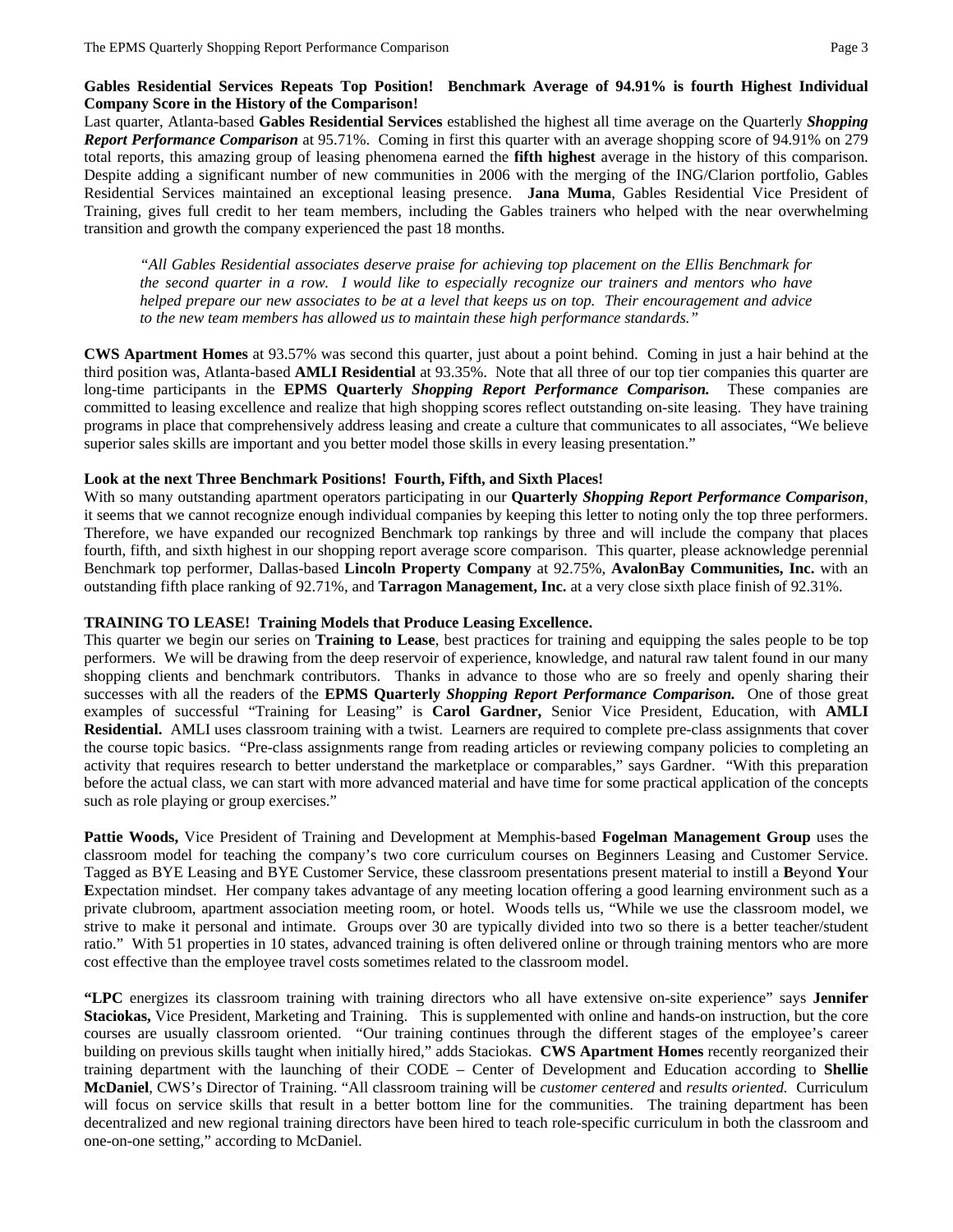**Curriculum Design** seems to be taking a different direction as industry trainers utilize more "customized" off-the-shelf products. Yet, the majority of those surveyed still prefer to create their training materials in-house. "Most of our Fogelman curriculum is self developed, but we utilize books and training material that are from outside our industry," Woods reports. Many companies believe they can develop the best training curriculum in-house because it is specific to their needs and goals. Gardner of AMLI Residential explains, "We do create most of our own curriculum, although we are open to outside resources. We like to create materials in-house because they are specific to helping people be successful in our system. We can tailor them to our own policies and best practices."

**Training to Lease** is the motor that drives an effective leasing program. All Benchmark top performing companies make a serious commitment to educating their on-site leasing team. Great leasing is not an accident, nor does it come without great effort. Next quarter, we will report on Best Practices in Online and Internet Training.

Thanks again for your participation in our quarterly survey. We appreciate your feedback. **E**llis Property Management Services remains your *Partners in Mystery Shopping.* **Ellis** is the name that is synonymous with the finest mystery shopping in the apartment industry. We are also your source for an array of leasing and training related benefits that you will now find in the "Resources" section on our new and enhanced website, www.epmsonline.com. Please click this link now and check it out!

Sincerely,

*Joanna Ellis* 

Joanna Ellis, CAPS President jellis@epmsonline.com

Enclosure